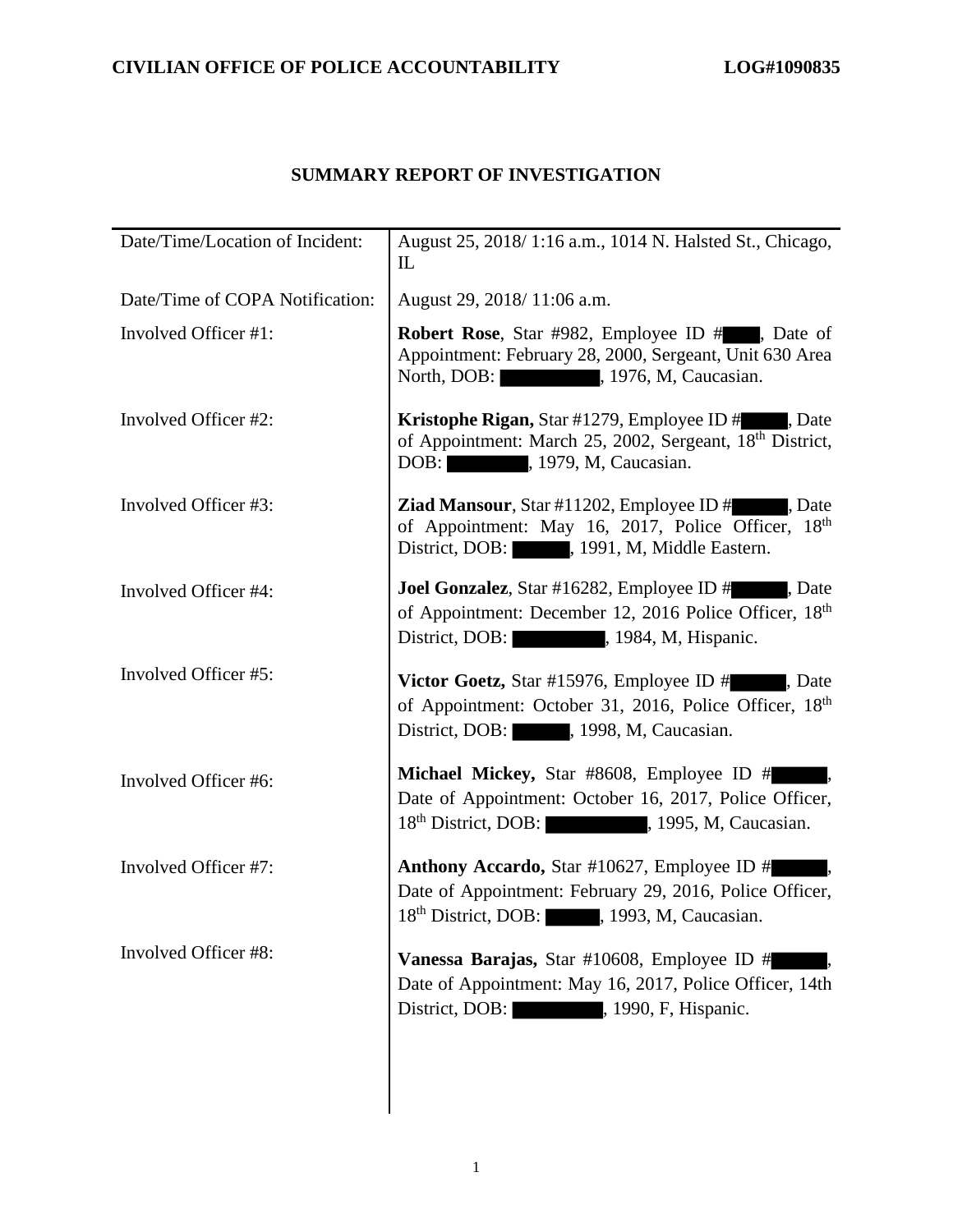| Involved Officer #9:   | Anthony Regalado, Star #15071, Employee ID #<br>Date of Appointment: December 12, 2016, Police Officer,<br>18 <sup>th</sup> District, DOB: 1981, M, Hispanic. |
|------------------------|---------------------------------------------------------------------------------------------------------------------------------------------------------------|
| Involved Officer #10:  | <b>Julio Perez, Star #17150, Employee ID #</b><br>Date of<br>Appointment: December 12, 2016, Police Officer, 18th<br>District, DOB: , 2986, M, Hispanic.      |
| Involved Individual #1 | Complainant $(3rd Party)$ ,<br>35, F,<br>Black,                                                                                                               |
| Involved Individual #2 | Victim,<br>41, M, Black, Chicago,                                                                                                                             |
| Involved Individual #3 | Victim,<br>38, M, Black,                                                                                                                                      |
| Case Type:             | Unjustified vehicle-related stop, search, seizure, and<br>$arrest(s)$ .                                                                                       |

## **I. ALLEGATIONS**

| <b>Officer</b>                                     | <b>Allegation</b>                                                                                                                                                                               | <b>Finding</b> |
|----------------------------------------------------|-------------------------------------------------------------------------------------------------------------------------------------------------------------------------------------------------|----------------|
| <b>Sergeant Robert Rose</b>                        | or about August 25, 2018 at<br>1. On<br>approximately 1:15 AM at or near 1014 N.<br>Halsted Chicago, IL, Sergeant Rose searched<br>the vehicle belonging to<br>without justification.           | Exonerated.    |
| Sergeant Kristophe<br>Rigan<br>Police Officer Ziad | August 25, 2018<br>2. On<br>or about<br>at<br>approximately 1:15 AM at or near 1014 N.<br>Halsted Chicago, IL, Sergeant<br>Rigan<br>searched the vehicle belonging to<br>without justification. | Exonerated.    |
| <b>Mansour</b>                                     | 3. On<br>August 25, 2018<br>or about<br>at<br>approximately 1:15 AM at or near 1014 N.                                                                                                          | Exonerated.    |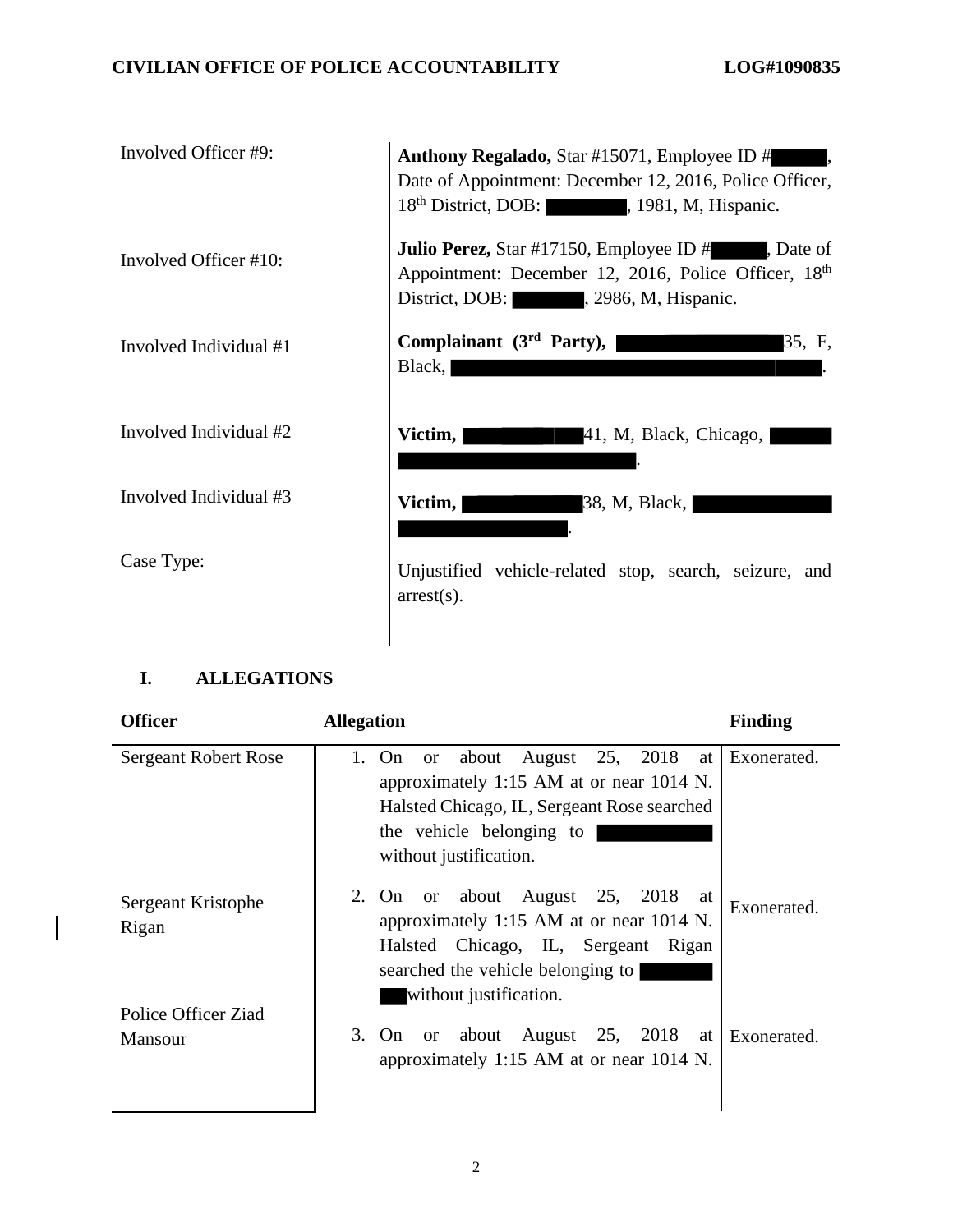|                                          | Halsted Chicago, IL, Officer Mansour                                                                                                                                                                                             |             |
|------------------------------------------|----------------------------------------------------------------------------------------------------------------------------------------------------------------------------------------------------------------------------------|-------------|
|                                          | detained<br>without justification.                                                                                                                                                                                               |             |
|                                          | about<br>August 25, 2018<br>4. On or<br>at<br>approximately 1:15 AM at or near 1014 N.<br>Halsted Chicago, IL, Officer Mansour<br>searched the vehicle belonging to<br>without justification.                                    | Exonerated. |
| Police Officer Joel<br>Gonzalez          | about<br>August 25, 2018<br>5.<br>On<br><b>or</b><br>at<br>approximately 1:15 AM at or near 1014 N.<br>Halsted Chicago, IL, Officer Gonzalez<br>searched the vehicle belonging to<br>without justification.                      | Exonerated. |
|                                          | 6. On<br>about<br>August 25, 2018<br><b>or</b><br>at<br>approximately 1:15 AM at or near 1014 N.<br>Halsted Chicago, IL, Officer Gonzalez failed<br>to activate his body-worn camera when<br>responding to an incident involving | Sustained.  |
| <b>Police Officer Victor</b><br>Goetz    | August 25, 2018<br>7.<br>about<br>On<br><b>or</b><br>at<br>approximately 1:15 AM at or near 1014 N.<br>Halsted Chicago, IL, Officer Goetz arrested<br>without justification.                                                     | Exonerated. |
| <b>Police Officer Michael</b><br>Mickey  | about<br>August<br>25,<br>2018<br>8.<br>On<br>at<br><b>or</b><br>approximately 1:15 AM at or near 1014 N.<br>Halsted Chicago, IL, Officer<br>Mickey<br>without justification.<br>arrested                                        | Exonerated. |
| <b>Police Officer Anthony</b><br>Accardo | August 25, 2018<br>9. On<br>about<br><sub>or</sub><br>at<br>approximately 1:15 AM at or near 1014 N.<br>Halsted Chicago, IL, Officer Accardo<br>searched the vehicle belonging to<br>without justification.                      | Exonerated. |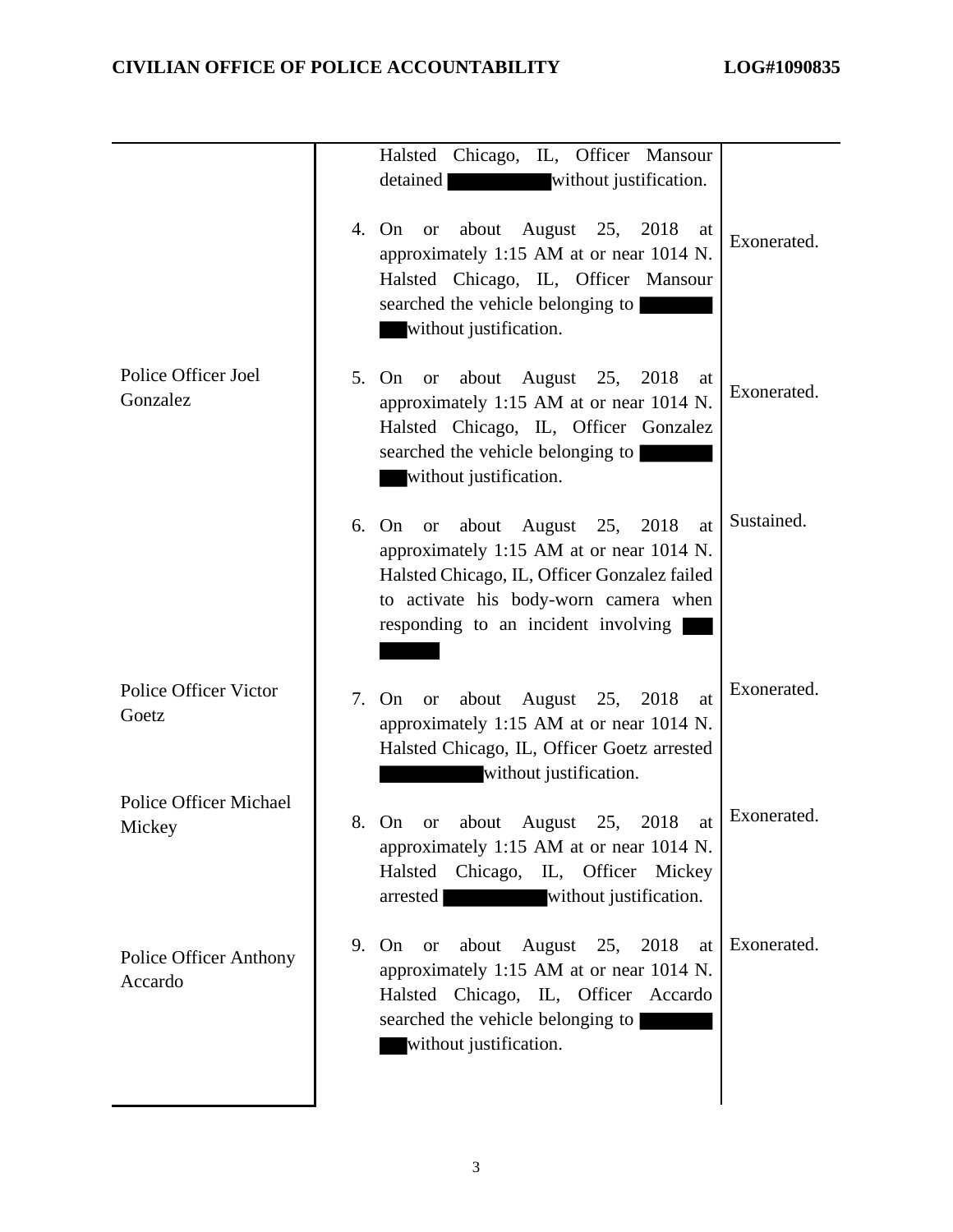| Police Officer Vanessa<br><b>Barajas</b> | 10. On or about August 25, 2018 at<br>approximately 1:15 AM at or near 1014 N.<br>Halsted Chicago, IL, Officer Barajas arrested<br>without justification.                              | Exonerated. |
|------------------------------------------|----------------------------------------------------------------------------------------------------------------------------------------------------------------------------------------|-------------|
| Police Officer Anthony<br>Regalado       | 11. On or about August 25, 2018 at<br>approximately 1:15 AM at or near 1014 N.<br>Halsted Chicago, IL, Officer Regalado<br>searched the vehicle belonging to<br>without justification. | Exonerated. |
| Police Officer Julio<br>Perez            | or about August 25, 2018<br>12. On<br>at<br>approximately 1:15 AM at or near 1014 N.<br>Halsted Chicago, IL, Officer Perez detained<br>without justification.                          | Exonerated. |
|                                          | 13. On or about August 25, 2018<br>at<br>approximately 1:15 AM at or near 1014 N.<br>Halsted Chicago, IL, Officer Perez searched<br>the vehicle belonging to<br>without justification. | Exonerated. |

## **II. SUMMARY OF EVIDENCE<sup>1</sup>**

On August 25, 2018, at or about 12:45 a.m., multiple CPD units responded to calls for service for shots-fired at or near , Chicago, IL. 18<sup>th</sup> District SDSC<sup>2</sup> Officer Ascencio and her PPO partner were also on-duty at the time and heard the shots-fired dispatch over their SDSC post radio(s). Officer Ascensio then scanned relevant POD camera footage on her display monitor, and purportedly observed a green, "late-model SUV driving away from that address at a high rate of speed."<sup>3</sup> The SUV drove down Evergreen St. and onto Sedgwick Ave.<sup>4</sup> The SUV was tracked on POD cameras by the SDSC personnel for approximately 19 minutes

<sup>1</sup>COPA conducted a full and complete investigation of this matter, including the interview of all pertinent civilian and officer witnesses, and the collection and review of digital, documentary, and forensic evidence. As part of COPA's ongoing efforts to increase case closure capacity, certain cases are summarized more succinctly in a Modified Summary Report of Investigation, pursuant to COPA Guideline Modified Summary Report of Investigation Template and Approvals, effective February 13, 2019.

<sup>&</sup>lt;sup>2</sup> Strategic Decision Support Center ("SDSC"). Chicago SDSCs are specialized CPD subunits sited in district stations throughout the city and staffed by CPD officers and civilian data analysts from the University of Chicago Crime Lab. SDSC personnel monitor city-wide, networked CPD POD cameras and "shot-spotter" units, in real-time, and use the information received to direct CPD field officers to suspected crime scenes or subjects' locations.

<sup>&</sup>lt;sup>3</sup> Attachment 19 at 8:38.

<sup>&</sup>lt;sup>4</sup> Id. at 10:19.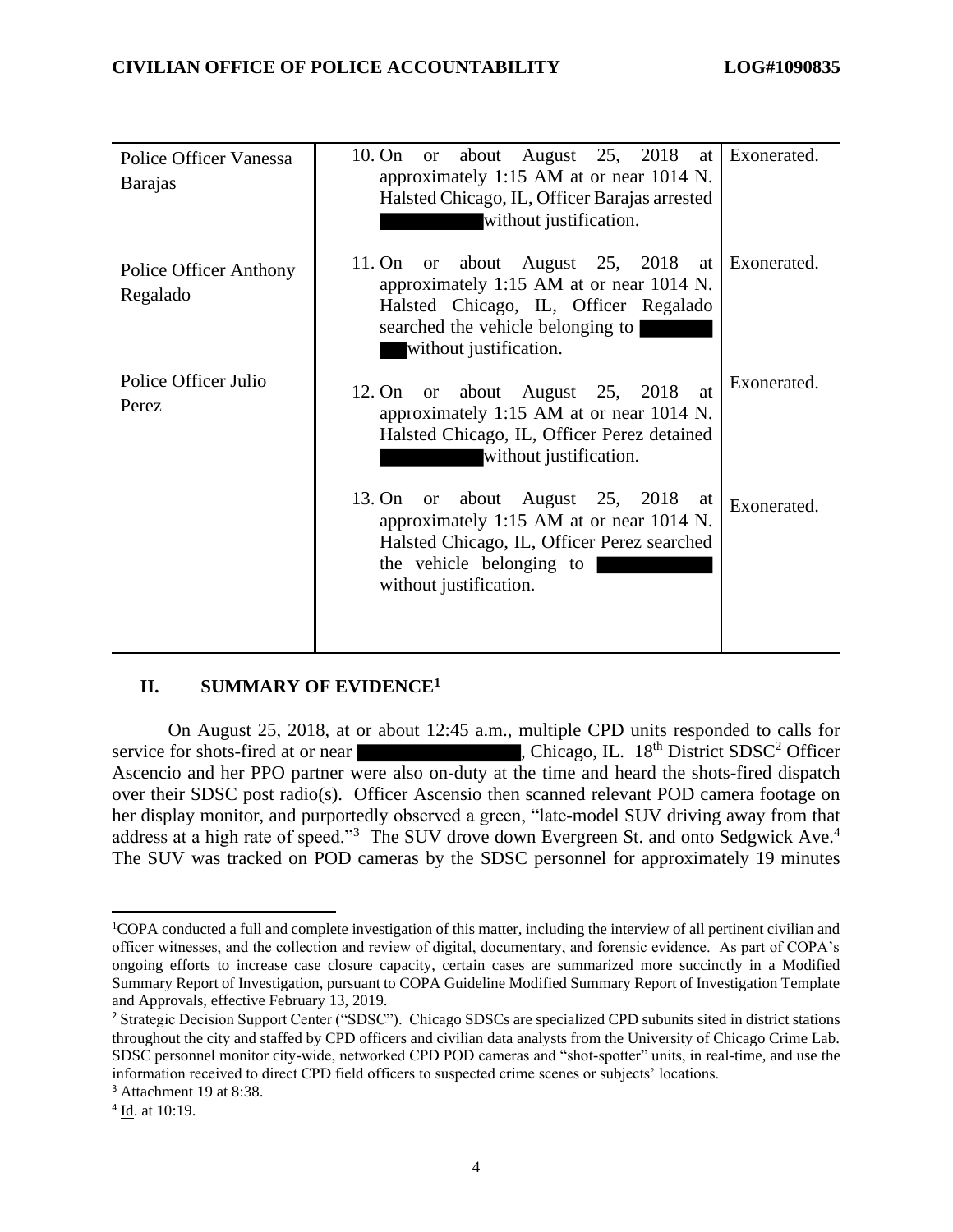before it stopped, near 1014 S. Halsted  $St.5$  Officer Ascensio contemporaneously relayed her observations over CPD radio for responding units to pursue the SUV.<sup>6</sup>

Multiple on-duty 18<sup>th</sup> District officers, including Ziad Mansour and his partner Julio Perez, and Anthony Accardo and his partner Michael Mickey, responded to the radio calls and drove towards 1014 S. Halsted St., in their respective squad vehicles. <sup>7</sup> The officers arrived at the address, outside an auto mechanic shop, and observed a green SUV parked on Halsted St., outside the garage, and two black, male individuals standing outside the vehicle. Officers Mansour and Perez were the first to arrive on-scene, and immediately exited, activated their BWCs, and approached two black males standing next to the parked SUV. Officer Mansour made first contact with Mr. who was then detained and handcuffed by another assist officer, while Officer Perez

stopped and detained the other man standing outside the SUV, now known to be Officers Mansour and Perez then approached the SUV and looked through the windows. They and other assist officers then opened the SUV's front and rear doors and began searching the interior. Almost the entirety of the foregoing was simultaneously recorded on officers' BWCs.

While the vehicle was searched, Messrs. and were questioned by officers (and subsequently, Sergeant Rigan), and the two vociferously protested that they had been shot at but had not themselves shot anyone. Mr. was recorded on BWC telling officers that he and his friend, Mr. were outside his mother's house near **...** and/or also at a location near W. Blackhawk St. and N. Cleveland Ave., and that before the shooting, his cousin had been hit in the face by at attacker wielding a golf club. Subsequently, shooting erupted and he and Mr. drove away in Mr. SUV, their left rear window and right rear tire having been shot out. Mr. repeatedly protested his innocence to officers and asked that his hands be tested for ballistics residue. Mr. and Mr. were then subsequently handcuffed and told that they were being detained while the officers continued their investigation. The two men were then escorted into the rear seats of two separate squad vehicles.

Officers Mansour and multiple other officers continued searching the SUV interior and at one point, BWC(s) depicted a white, male officer – since identified as Sergeant Rigan – search the driver's seat area, and peer into an open cavity in the driver's door panel.<sup>8</sup> Sergeant Rigan then stated he saw something in the door and requested gloves. BWC then depicted Sergeant Rigan donning gloves, reach into the driver's door panel and extract a black, Beretta 380 cal. semiautomatic pistol and remove and unload it, and then remove a large plastic bag containing suspect narcotics. An unoaded 357 cal. Ruger revolver was reportedly then recovered from inside the front passenger-door trim panel.

Officers thereafter arrested Messrs. and for unlawful use of a weapon without a FOID care and narcotics possession (cocaine 15-100 gms.) and transported them to the district for processing. The vehicle was then impounded. Officers inventoried both handguns, 18.9 grams of powdered cocaine, 22 tablets of codeine, and 58.5 grams of crack cocaine. Both men were subsequently captured on BWC inside the district processing area(s), being Mirandized and questioned about the shooting, and while both denied shooting anyone, Mr. related he knew the culprit(s), but neither he nor Mr. would identify those they alleged shot at them and the SUV. Mr. reiterated the shooting was related to a prior attack with a golf club against one

<sup>&</sup>lt;sup>5</sup> Id. at 16:46.

<sup>&</sup>lt;sup>6</sup> Id at 13:20.

<sup>7</sup> Attachment 22 at 5:11.

<sup>&</sup>lt;sup>8</sup> The electric window switchgear on the front door panel(s) had visibly been pried up and out of their opening(s).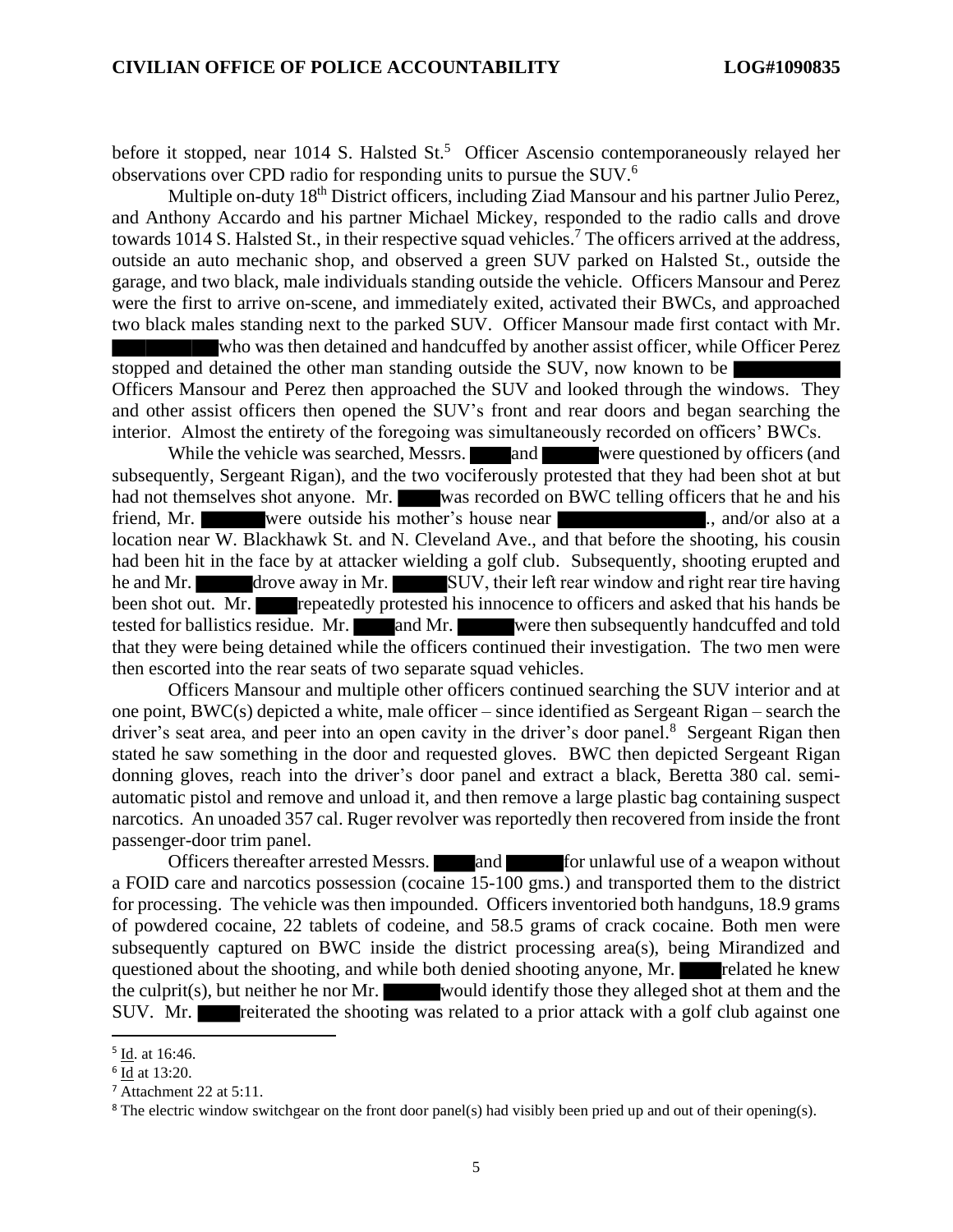of his cousins.

On August 29, 2018, Mr. **girlfriend**, Ms. **Filed a third-party** complaint with COPA alleging Mr. was wrongfully stopped and arrested and that the pills found by officers were prescribed to him. Mr. and Mr. subsequently presented to COPA and provided sworn statements alleging they had not shot at anyone on the night at issue, and that CPD wrongfully stopped and arrested them. Both men also denied knowing the origin of the weapons or narcotics found in the SUV.<sup>9</sup>

Body-worn camera ("BWC") footage of the initial arrest was recovered by CPD and produced to COPA.

COPA obtained and reviewed all relevant reports, including original case incident reports, case supplementary reports, CFD records, and relevant criminal court records.

### **III. ANALYSIS AND CONCLUSION**

For each Allegation COPA must make one of the following findings:

- 1. Sustained where it is determined the allegation is supported by a preponderance of the evidence;
- 2. Not Sustained where it is determined there is insufficient evidence to prove the allegations by a preponderance of the evidence;
- 3. Unfounded where it is determined by clear and convincing evidence that an allegation is false or not factual; or
- 4. Exonerated where it is determined by clear and convincing evidence that the conduct described in the allegation occurred, but it is lawful and proper.

A **preponderance of evidence** can be described as evidence indicating that it is **more likely than not** that the conduct occurred and violated Department policy. *See Avery v. State Farm Mutual Automobile Insurance Co.*, 216 Ill. 2d 100, 191 (2005), (a proposition is proved by a preponderance of the evidence when it has found to be more probably true than not). If the evidence gathered in an investigation establishes that it is more likely that the misconduct occurred, even if by a narrow margin, then the preponderance of the evidence standard is met.

The majority of relevant facts presented in this case are either undisputed, or proven beyond a preponderance, primarily via the extensive video footage recovered depicting all or part of the incident(s), and the parties' subsequent statements. To wit: The objective evidence recovered, and parties' statements show that on the evening and time in question, one or more individuals telephoned 911 reporting hearing gunshots near ..., Chicago. A boxy, green

<sup>&</sup>lt;sup>9</sup> Mr. additionally related to COPA that that a bottle of narcotic tablets in his backpack in the vehicle trunk was his and was prescribed, but that he didn't have the prescription and that the vial was unlabeled.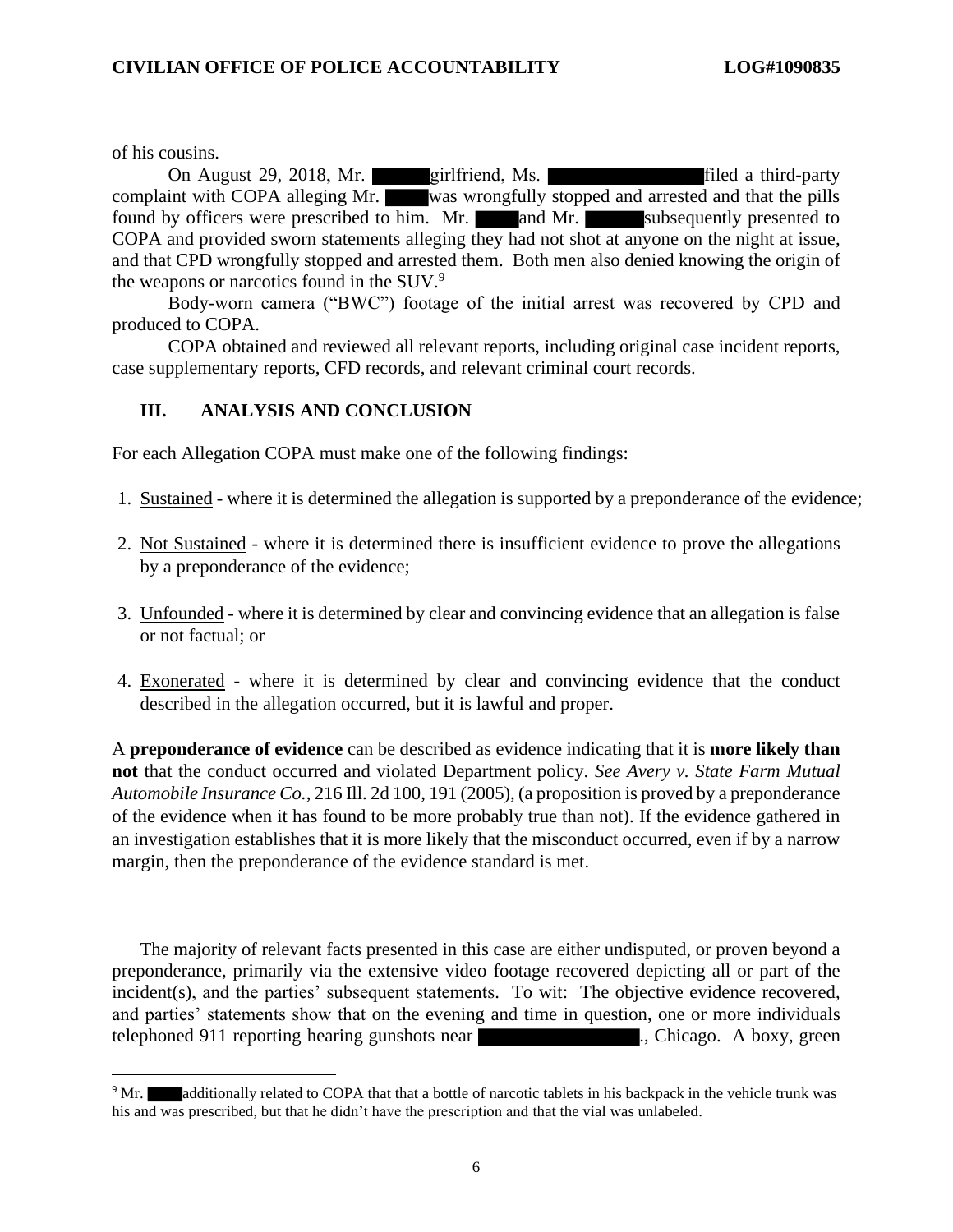SUV was then remotely observed by CPD-SDSC personnel fleeing the vicinity via nearby POD video cameras. A nearby CPD patrol unit also reported briefly stopping a green SUV and inquiring about a *second reported* shots-fired complaint, but the SUV driver and passenger – now known to be Messrs. and – denied hearing any shots and the officers left. Other units and/or SDSC personnel then reported observing a green SUV, license plate # driving at a high speed, towards W. Evergreen Avenue, with two black males in the front seats, one with facial hair and a passenger wearing a light-colored shirt. The vehicle was then tracked on POD video by CPD, and pursued by multiple responding officers and supervisors to a repair garage at 1014 N. Halsted St. Both the driver of the vehicle, and the garage employees later interviewed by COPA, related that in the moments before officers arrived, Mr. exhorted the garage mechanics to fix his shot-out tire as quickly as possible, even offering extra money for them to end their break period. Moments later, multiple squad cars arrived and detained, searched, and ultimately arrested Mr. and his passenger and impounded Mr. green SUV, plate # .

In addition to the foregoing, Mr. **admitted both to COPA** and to the arresting officer(s) that he was on parole at the time of the arrest. Likewise, he admitted he was the driver of, and had lawful possession of the vehicle before the incident. He did not claim anyone else had driven the vehicle before it was impounded or stored anything within it. Both he and Mr. admitted that gunshots *were* fired against them and struck their SUV, and that they then fled the vicinity and drove to the garage to patch their shot-out tire. The two also refused to identify the individual(s) who shot at them, although Mr. **intimated in his statements to officers and** COPA that he knew the assailant(s) and that the shooting was related to a prior attack against his cousin. In addition, Mr. admitted in his COPA statement that he (and Mr. drank significant amounts of hard liquor and beer before driving from the shooting scene in his SUV and stated that he was wrong for doing so.

**All 4th Amendment-related allegations against the accused members in the instant case fail, warranting Exonerated or non-sustainable findings, because of specific, relevant issues of law. To Wit:**

### **a. 's parolee status diminished his reasonable expectations of, and rights to privacy in his person, his vehicle, or its contents.**

Both U.S. Constitution, Amd. IV, and the Illinois Constitution guarantee the right of individuals to be free from unreasonable searches and seizures. Ill. Const. art I Sec. 6. The Fourth Amendment generally requires a warrant supported by probable cause for a search to be deemed reasonable, absent few exceptions. One such exception involves probationers or parolees. People v. Wilson, 228 Ill.2d 35, 41, 885 N.E. 2d 1033, 319 Ill.Dec 353 (2008). Both the US and Illinois Supreme Courts have held that probationers and parolees enjoy a greatly diminished expectation of privacy. Id. at 41. *See also* [United States v. Knights, 534 U.S. 112, 119-20, 122 S. Ct. 587, 151](https://advance.lexis.com/api/document?collection=cases&id=urn:contentItem:44MR-20N0-004C-003B-00000-00&context=)  L. Ed. 2d [497 \(2001\).](https://advance.lexis.com/api/document?collection=cases&id=urn:contentItem:44MR-20N0-004C-003B-00000-00&context=) Parolees remain "on the 'continuum' of state-imposed punishments," and thus have "fewer expectations of privacy in general." [United States v. White, 781 F.3d 858, 862-](https://advance.lexis.com/api/document?collection=cases&id=urn:contentItem:5FKN-DY61-F04K-R09N-00000-00&context=) [863 \(7th Cir. 2015\).](https://advance.lexis.com/api/document?collection=cases&id=urn:contentItem:5FKN-DY61-F04K-R09N-00000-00&context=) (quoting [Samson v. California, 547 U.S. 843, 847, 850, 126 S. Ct. 2193, 165](https://advance.lexis.com/api/document?collection=cases&id=urn:contentItem:4K71-3710-004C-0022-00000-00&context=)  [L. Ed. 2d 250 \(2006\)\)](https://advance.lexis.com/api/document?collection=cases&id=urn:contentItem:4K71-3710-004C-0022-00000-00&context=). When a search is therefore deemed reasonable, a warrant is not required in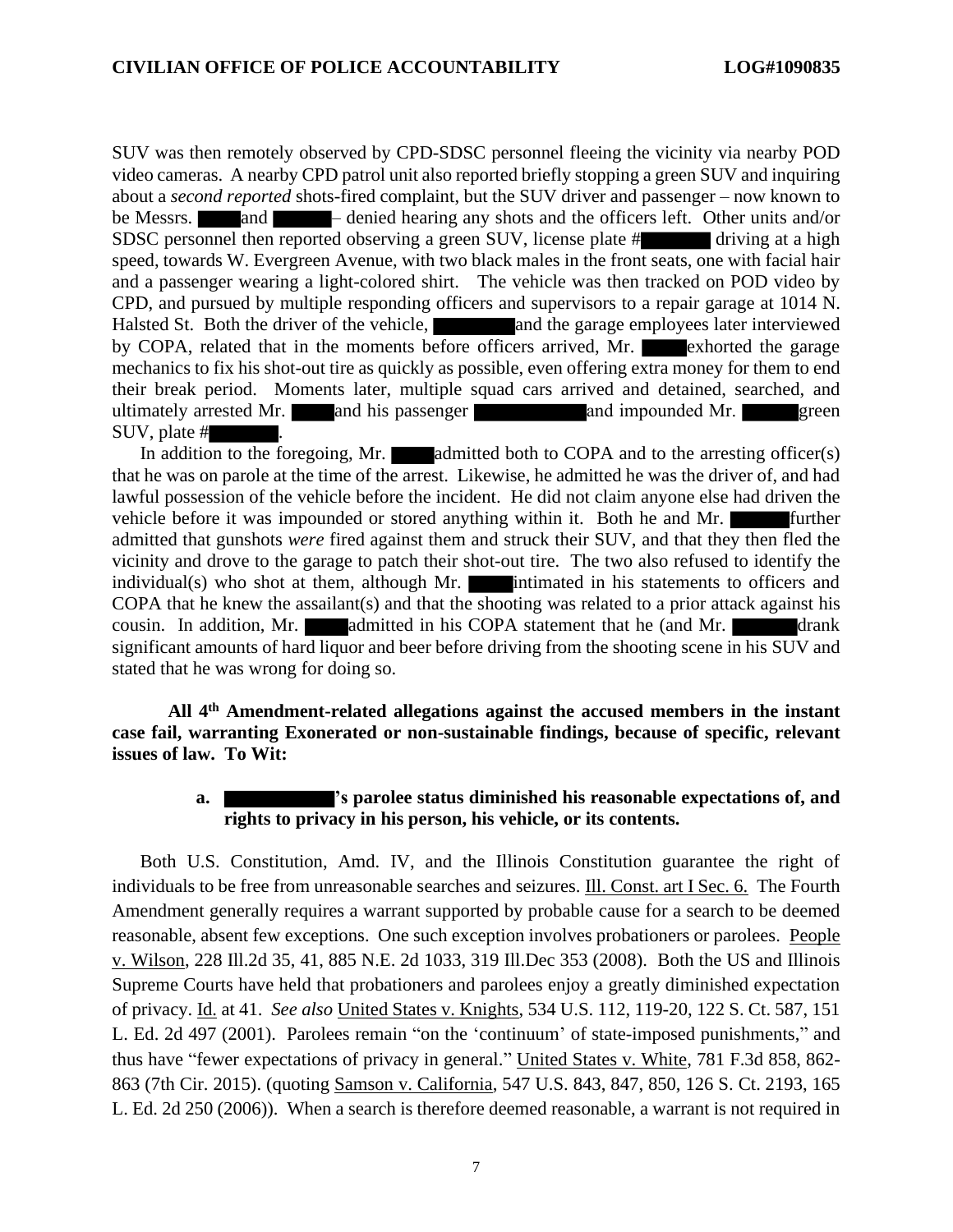cases involving probationers or parolees. People v. Wilson, 228 Ill.2d at 40. Illinois law mandates parolees or those on mandatory supervised release shall consent to a search of his or her person, property, or residence under his or her control, 730 ILCS 5/3-3-7(10) (2010) ("the Act") – although the courts have equally held that such a mandate does not constitute prospective consent to suspicionless searches, for those cases where an officer does *not* first know a subject is on parole before conducting a search. People v. Lampitok, 207 Ill. 2d 231, 260-61, N.E.2d 91, 278 Ill.Dec.244 (2003). Applied here, Mr. **admittedly** was on parole at the time of the incident, and would have, at minimum, signed an MSR agreement consenting to searches per the Act as a condition of his release. While this would not prospectively have constituted a blanket consent to suspicionless searches of him or his SUV by the accused officer(s), the evidence showed that at least one sergeant at the scene, Sergeant Rigan, related to COPA he researched Mr. criminal background prior to the incident. He thus knew or should have known of Mr. **arrest and** parolee status.

#### **b.** The stop and detention of **and his passenger were** duly justified **as matters of law.**

In addition to the foregoing, Illinois and US courts hold that warrantless investigatory vehicle stops and detentions of individuals by law enforcement must be reasonable, and require police first have a reasonable and articulable suspicion that a motorist has broken the law. US v. Watson, 2018 U.S. Dist. LEXIS 148888, 2018 WL 4181505 (N.D. Ill. 2018), citing US v. Rodriguez-Escalara, 884 F3d 661, 667-68 ( $7<sup>th</sup>$  Cir. 2018). In determining whether reasonable suspicion is justified, the totality of circumstances must be considered – a mere hunch will not suffice, but the level of suspicion the standard requires is 'considerably less' than is necessary for probable cause. (Id., citing US v. Sokolow, 490 U.S. 1, 7 (1989). *See also* Terry v. Ohio, 392 U.S.1, 21 (1968) and Navarette v. California, 134 S. Ct. 1683, 1687 (2014).

Applied here, the objective records and party statements show callers to 911 reported gunfire near on the date and time(s) at issue.<sup>10</sup> These 911-calls then triggered CPD-SDSC personnel to locate and track Mr. green SUV over POD cameras, fleeing the vicinity at a purportedly high rate of speed, and eventually stopping on Halsted St. That data was contemporaneously relayed to the responding officers who in turn pursued the SUV. The totality of the foregoing, coupled with bullet holes observed in the SUV by the responding officers, the evasive statements given at the scene by Messrs. and and the garage staff's reporting that Mr. exhorted them to fix his tire as rapidly as possible, all provided officers with more than the minimum reasonable, articulable suspicion that "criminal activity may [have been] afoot" (*See* Terry, 392 U.S. at 30) and/or the men had committed the criminal act(s) necessary to detain them and investigate.

<sup>&</sup>lt;sup>10</sup> Courts have presumed the reliability of eyewitness 911-callers reporting emergency situations for purposes of establishing reasonable suspicion. US v. Drake, 456 F. 3d 771, 775 ( $7^{\text{th}}$  Cir. 2006).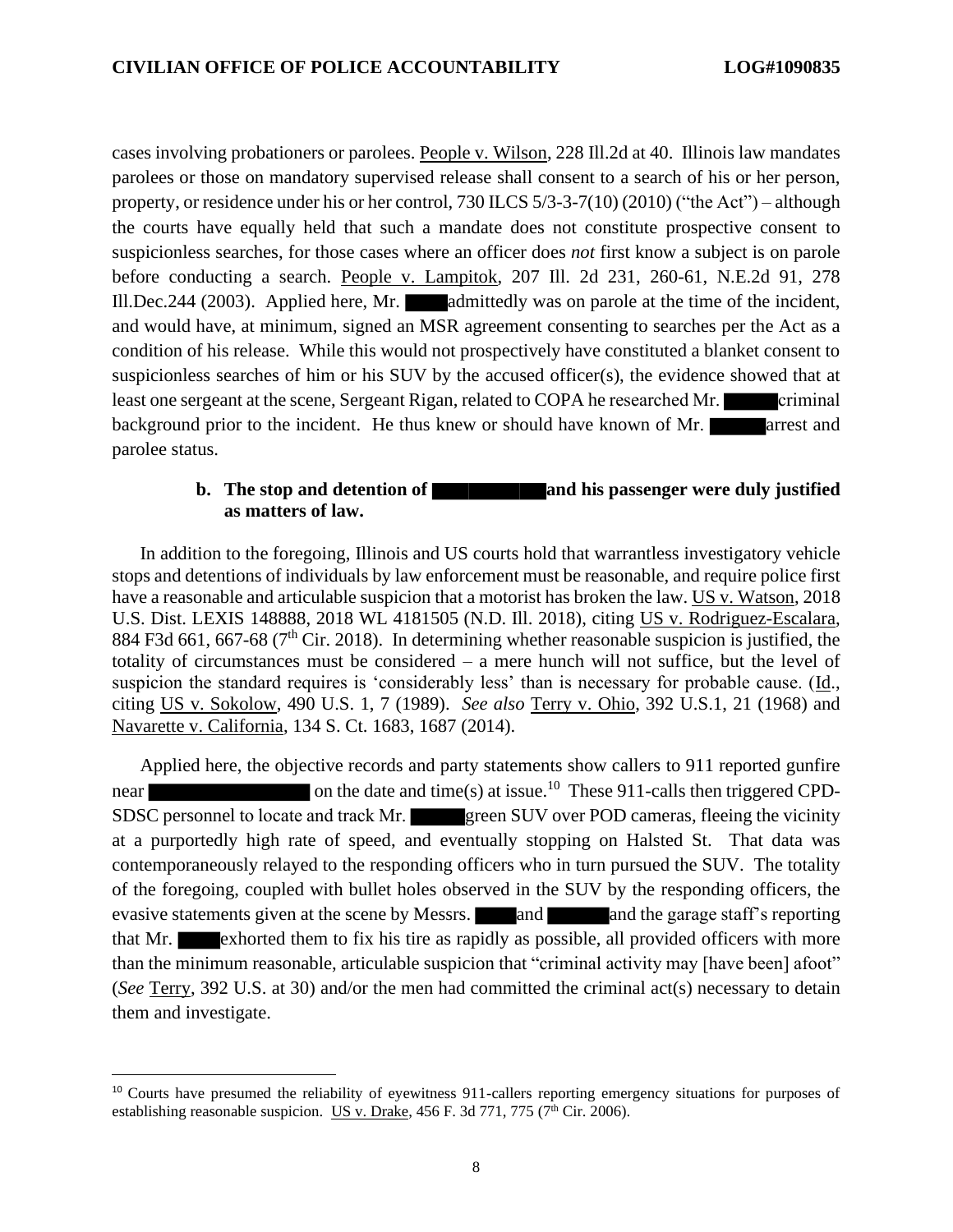### **c. The search of SUV was justified under the "Automobile Exception" to the 4th Amendment or as a Search Incident to Arrest.**

Another relevant warrantless search exception(s) recognized by US and Illinois courts are the search incident to a lawful arrest, and "automobile exception" which "derives from interests in officer safety and evidence preservation that are typically implicated in arrest situations." Arizona v. Gant, 556 U.S. 332, 338 (2009) (quoting Katz v. United States, 389 U.S. 347, 357 (1967)). Based on these two justifications, "Police may search a vehicle incident to a recent occupant's arrest only if the arrestee is within reaching distance of the passenger compartment at the time of the search or it is reasonable to believe the vehicle contains evidence of the offense of arrest." Id. at 351.

Here, contra the facts in Gant, Messrs. and were detained and questioned standing outside the SUV during at least part of the time the vehicle was searched, and the officer safety rationale would justify the search pursuant to the search-incident-to-arrest exemption. Moreover, there was more than a reasonable basis to believe that evidence of the offenses for which the two men were arrested — unlawful possession or use of firearms — would be found in their bulletmarked vehicle.

The second reason, which can stand alone as an independent basis for finding the search to be proper, the search of the vehicle was justified under the so-called "automobile exception." Under the automobile exception, police officers may search a vehicle without a warrant where *probable cause* exists to believe the automobile contains evidence of criminal activity subject to seizure. People v. Contreras, 2014 IL App (1st) 131889, P28. This case presents more than sufficient probable cause to believe such evidence would be found in the vehicle. The admitted 1 a.m. fleeing of a shooting scene, the matching description and license of the SUV and the two occupants, the fact the vehicle was visibly struck by bullets, the attempt to have the garage mechanics repair the SUV as hurriedly as possible – ostensibly to permit a rapid escape -- the evasive, confrontational answers by the two men on BWC to responding officers, coupled with Mr. documented, prior criminal/gang-membership history, all provided more than sufficient probable cause for responding officers to detain and search the men and the SUV interior for evidence of gun-related crimes. After finding the pistols (without FOID cards) and suspected narcotics secreted inside the vehicle door panels, officers then had due justification to arrest the two men and impound the SUV.

For each of the foregoing reasons, COPA finds that each Fourth Amendment-Related Allegation made in this case did not show, by a necessary preponderance, a violation of Department policy or unreasonableness under Seventh Circuit or Illinois, or U.S. Supreme Court precedent, sufficient to sustain an allegation(s).

## d. **A review of the records and the COPA statement of Officer Gonzalez showed he failed to activate his BWC.**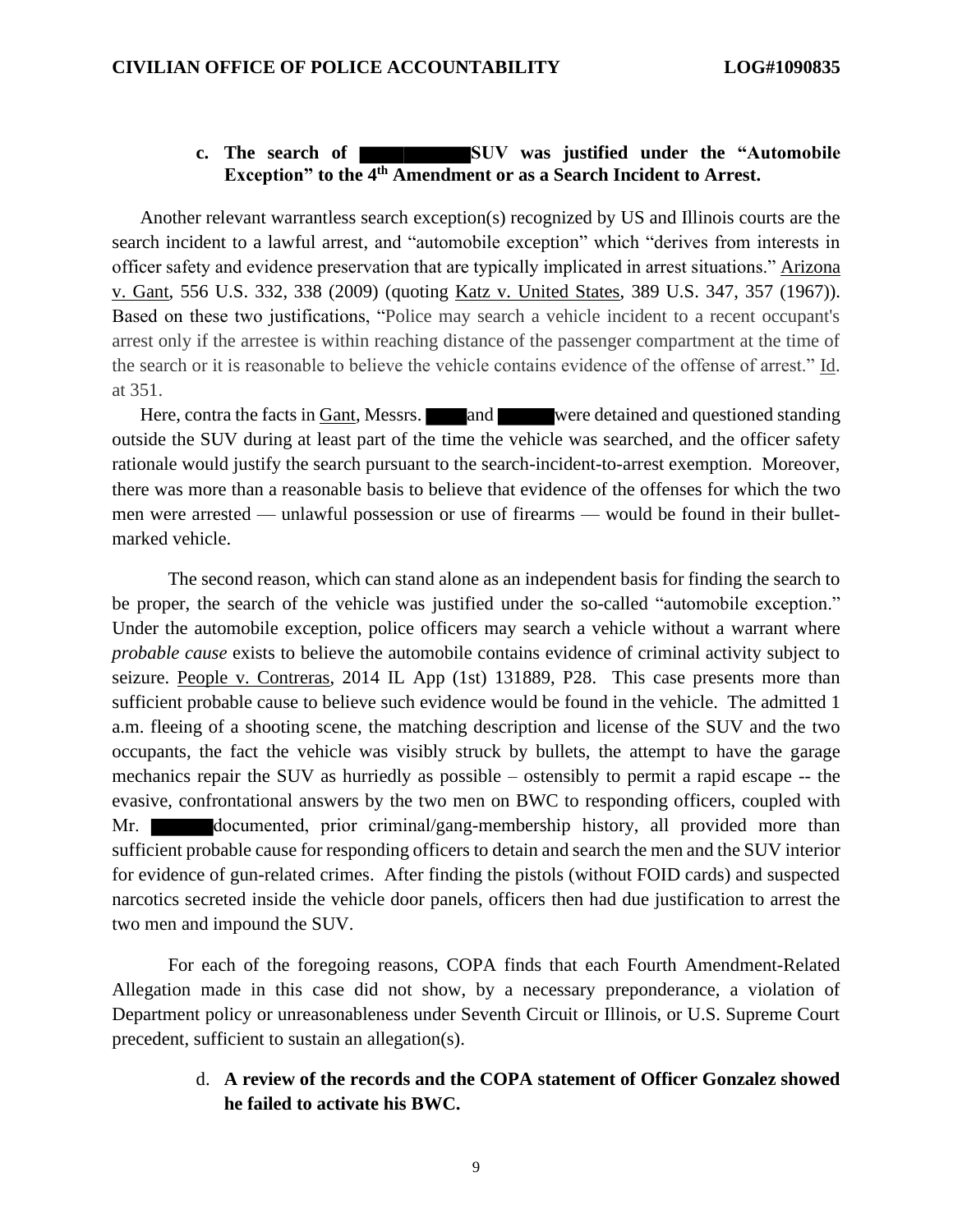Pursuant to S04-13, Department members shall activate their department-issued Axon BWC units to record starting at the beginning of all law-enforcement-related activities, absent narrow exceptions -- including but not limited to recording calls for service, investigatory stops, searches and arrests. As such, Officer Gonzalez should have activated his BWC unit upon his arrival at the scene of the incident at issue, but the records recovered by COPA, and Officer Gonzales's statement indicated he did not. "I thought I turned it on, but when I got the notification, it said I hadn't." $^{11}$ 

## **IV. RECOMMENDED DISCIPLINE FOR SUSTAINED ALLEGATIONS**

## **e. Officer Joel Gonzalez**

## **i. Complimentary and Disciplinary History**

Officer Gonzalez has received a total of 32 awards. He has an award for attendance, 2 for physical fitness, 28 honorable mentions and a crime reduction award.

## **ii. Recommended Penalty, by Allegation**

1. **Allegation No. 1 –** COPA recommends a Violation Noted. Officer Gonzalez failed to activate his body worn camera. COPA considers Officer Gonzalez' complimentary and lack of disciplinary history in mitigation.

## **V. CONCLUSION**

For each of the foregoing reasons:

- 1. COPA finds that for **Allegation #1,** that on or about August 25, 2018 at approximately 1:15 AM at or near 1014 N. Halsted Chicago, IL, **Sergeant Rose** searched the vehicle belonging to without justification, should be EXONERATED.
- 2. COPA finds that for **Allegation #2,** that on or about August 25, 2018 at approximately 1:15 AM at or near 1014 N. Halsted Chicago, IL, **Sergeant Rigan** searched the vehicle belonging to without justification, should be EXONERATED.
- 3. COPA finds that for **Allegation #3,** that on or about August 25, 2018 at approximately 1:15 AM at or near 1014 N. Halsted Chicago, IL, **Officer Mansour** detained without justification, should be EXONERATED.

<sup>&</sup>lt;sup>11</sup> Attachment 29 at 26:45 and 37:16.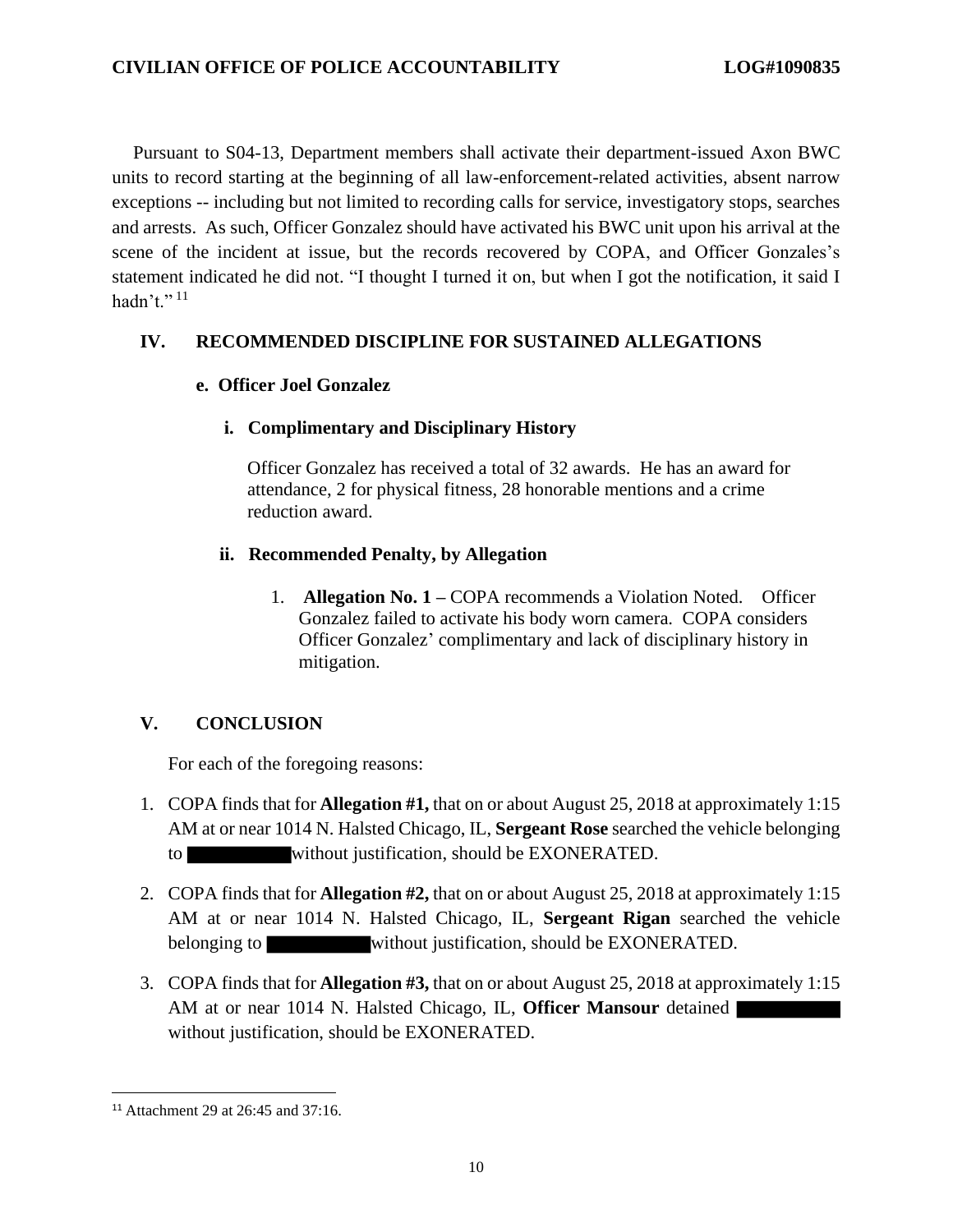- 4. COPA finds that for **Allegation #4,** that on or about August 25, 2018 at approximately 1:15 AM at or near 1014 N. Halsted Chicago, IL, **Officer Mansour** searched the vehicle belonging to without justification, should be EXONERATED.
- 5. COPA finds that for **Allegation #5,** that on or about August 25, 2018 at approximately 1:15 AM at or near 1014 N. Halsted Chicago, IL, **Officer Gonzalez** searched the vehicle belonging to without justification, should be EXONERATED.
- 6. COPA finds that for **Allegation #6,** that on or about August 25, 2018 at approximately 1:15 AM at or near 1014 N. Halsted Chicago, IL, **Officer Gonzalez** failed to activate his bodyworn camera when responding to an incident involving should be SUSTAINED. A penalty of Violation Noted is recommended.
- 7. COPA finds that for **Allegation #7,** that on or about August 25, 2018 at approximately 1:15 AM at or near 1014 N. Halsted Chicago, IL, **Officer Goetz** arrested without justification, should be EXONERATED.
- 8. COPA finds that for **Allegation #8,** that on or about August 25, 2018 at approximately 1:15 AM at or near 1014 N. Halsted Chicago, IL, **Officer Mickey** arrested without justification, should be EXONERATED.
- 9. COPA finds that for **Allegation #9,** that on or about August 25, 2018 at approximately 1:15 AM at or near 1014 N. Halsted Chicago, IL, **Officer Accardo** searched the vehicle belonging to without justification, should be EXONERATED.
- 10. COPA finds that for **Allegation #10,** that on or about August 25, 2018 at approximately 1:15 AM at or near 1014 N. Halsted Chicago, IL, **Officer Barajas** arrested without justification, should be EXONERATED
- 11. COPA finds that for **Allegation #11,** that on or about August 25, 2018 at approximately 1:15 AM at or near 1014 N. Halsted Chicago, IL, **Officer Regalado** searched the vehicle belonging to without justification, should be EXONERATED.
- 12. COPA finds that for **Allegation #12,** that on or about August 25, 2018 at approximately 1:15 AM at or near 1014 N. Halsted Chicago, IL, **Officer Perez** detained without justification, should be EXONERATED.
- 13. COPA finds that for **Allegation #13,** that on or about August 25, 2018 at approximately 1:15 AM at or near 1014 N. Halsted Chicago, IL, **Officer Perez** searched the vehicle belonging to without justification, should be EXONERATED.